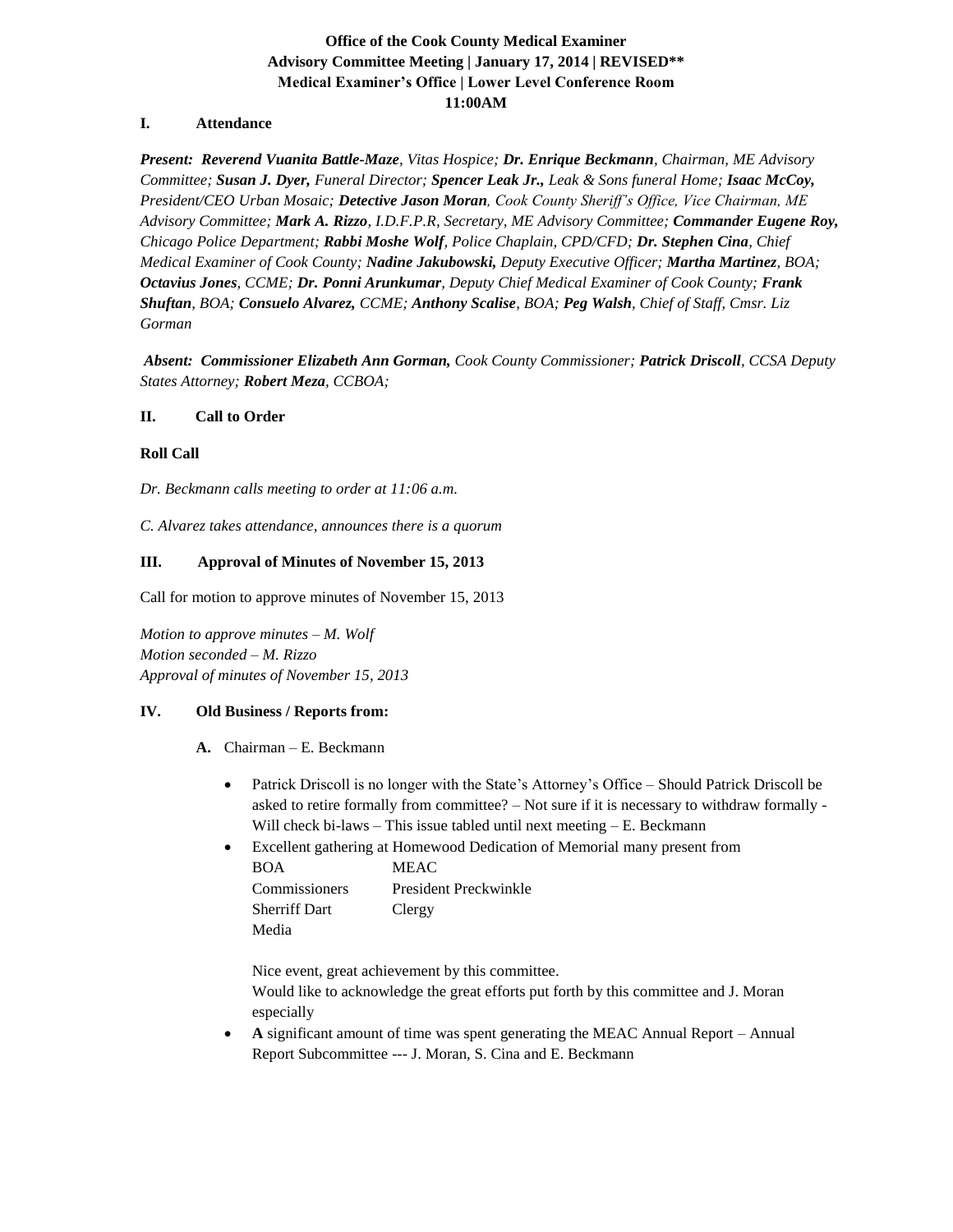**C**lerical Staff and Bureau of Administration will hopefully be finalizing today – Report must be out by 1/31/14 to Cook County Board of Commissioners **H**ave had a request to put voting on front end of agenda – putting it forward now – E. Beckmann **D**r. Beckmann has requested my input for the MEAC Annual Report – Thank you for the opportunity for input in Annual Report – S. Cina **I** appreciate the ideas and substantive matter contributed for the Annual Report by Dr. Cina – E. Beckmann **D**etailed content in Annual Report of MEAC committee all covered well – as well as what is to come in 2014 – M. Rizzo **O**n page 8 of Annual Report – "We expect 25k revenue in 2014"- Insert "Additional" before 25k – M. Martinez

## **B.** FEES – S. Cina

Where are we on fees? – J. Moran At the end of this month a fee schedule should go out

Community has received a call regarding fees to be implemented Fees from Non-profit? We can make exceptions if non-profit

Nursing homes concerned with fees, have they received notice?  $- S$ . Leak Last quarter letters were sent out  $-S$ . Cina

We were told by Public Administrator as of  $1/24/14$  if there is no family member present we cannot remove body/remains from death scene/place of death unless we have authorization of agent/family member – S. Leak

Blame game – Hospitals have bodies sent from nursing home to CCME – don't want body brought to hospital if DOA

Dr. Cina will find out detail of fees, when charged, what procedure/protocol, etc., on bodies fees and so on

#### **C.** MEAC Absences

Regarding Mr. Leak situation – Was letter sent out? – J. Moran No Mr. Meza sent amendment with change regarding attendance – M. Martinez

**Bi-Laws modification to accommodate issue of "justified" absences – Section 10 (page 3 of 5) - "***Members are expected to attend meetings regularly except for illness or unavoidable schedule conflicts due to personal or business matters***. If a Committee member misses three consecutive, regularly scheduled Committee meetings or one-half of the regularly scheduled Committee meetings in a 12 month period** *("Absent Member")* **….***the Committee may by majority vote, if it deems the reason for such absences to be insufficient, require that* **the chairperson** *shall* **inform, in writing, the appointing authority and the Committee member** *of the excessive absences* **and** *shall* **request that a replacement or designee be named to replace the A***bsent Member***.**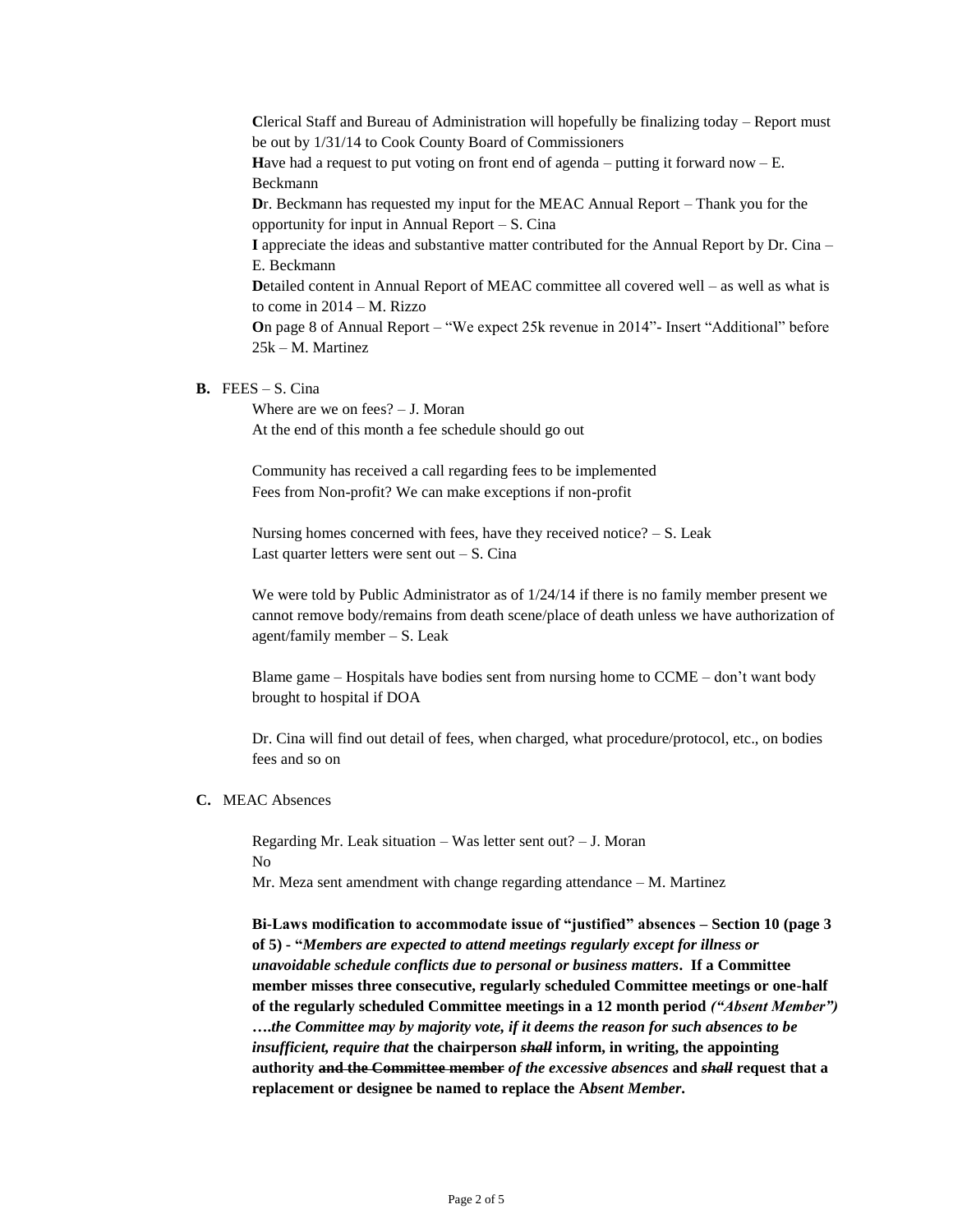Any questions regarding modification of Bi-Laws? – E. Beckmann

Motion to approve modification of Bi-Laws – M. Wolfe Motion seconded – E. Roy Motion passed unanimously

Can R. Meza amend and send an e-mail to all committee? – J. Moran

Call for motion to accept Annual Report as presented, with changes and amendments presented here – E. Beckmann Motion to accept – M. Wolf Motion seconded – M. Rizzo Motion passed unanimously

- **D.** Bureau of Administration M. Martinez
	- President Preckwinkle appointed a Deputy Chief of Staff, Tasha Cruzat
- **E.** CCME S. Cina
	- Members who are interested in meeting after this MEAC meeting to view cooler renovations are welcome – S. Cina Cooler renovations project ahead of schedule – Project should be done around  $2/14/14$  – System with refrigerated trucks going well – Staff doing a great job with bodies being moved from and to trucks Will establish a media event when all done
	- Case Management system Vendor on schedule County not sure if they are on schedule – eFax solution an issue
	- "Quick wins" changing processes Office working more efficiently
	- Field trip to cremation facility Fabulous place Morgan Cremation Services, 80 West Lake Street – Good Organization; Process; Authorization forms – Definitely have capability – They will let us know when we can witness process

Public's perception is that it's free cremation – We have to roll out and let people know it is for indigents

If no funds for burial we will contact family for authorization and find out if other funds for burial/cremation as we do now If we can't find next of kin after we do diligent searches If a Storage or Disclaimed case

How is body transported from here to crematory – who transports?  $- E$ . Beckmann Who will authorize removal of pacemaker? – We will. We will get a form and amend it to fit the situation for authorization and the removal will be by the funeral home Who will sign authorization to cremate? O. Jones, Transporter and Cremation facility

Cremains will be kept in storage facility/room at CCME for 2 years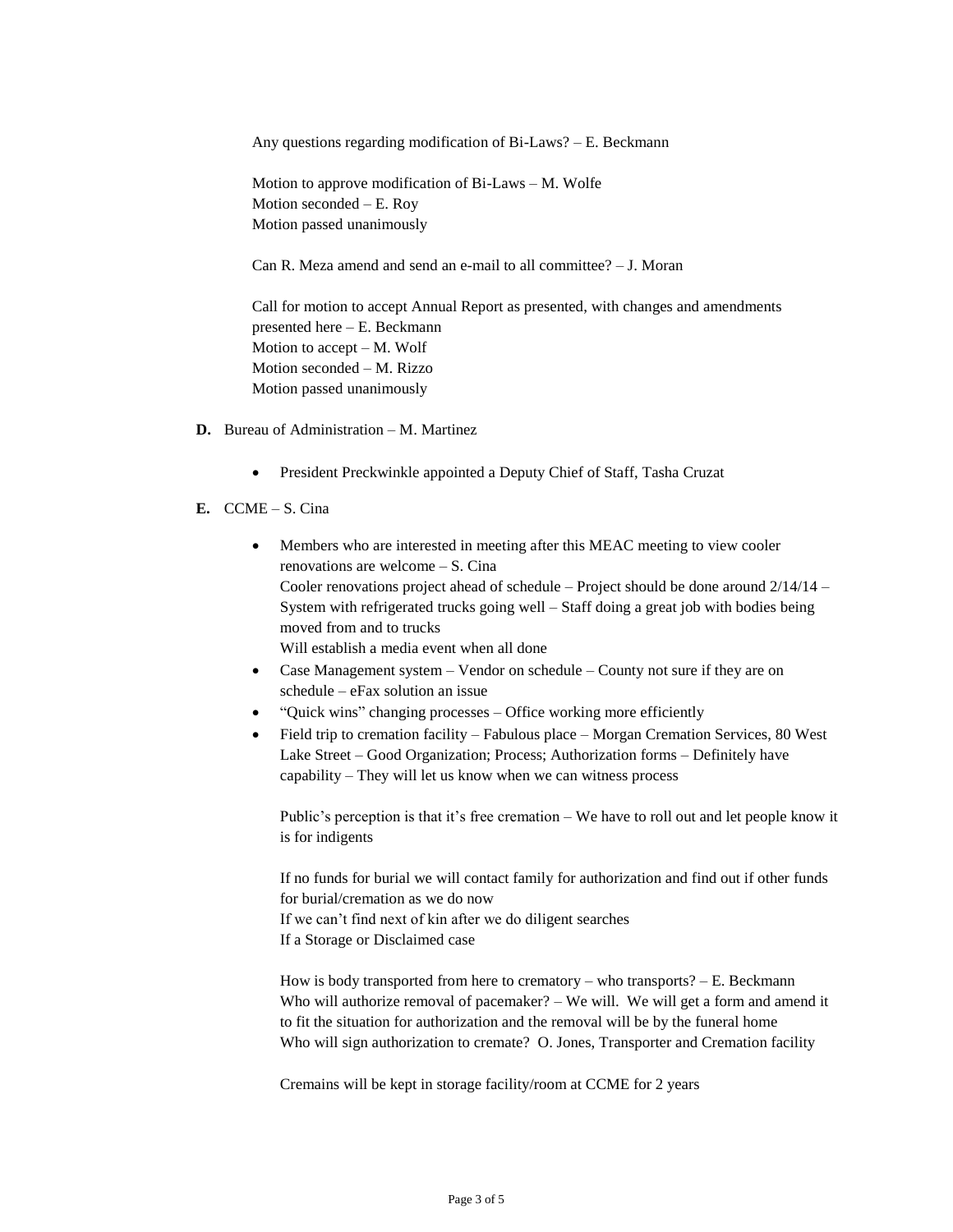Paperwork – CCME should keep copies of both Certificate of Cremation and Permit to dispose of Cremains

Will set up a meeting with Jason, Martha and Octavius to be sure policies reflect what is required

Those at meeting will come up with an S.O.P. – Before next meeting we will have draft of S.O.P.

We currently collect fee for cremation permits - Burial/Cremation permits – If allowed can we not charge our own vendor for permit to cremate? – S. Cina Office secures documents for disposition of burial, must do for cremation as well – Will have Mr. Meza look at this

- NAME inspection all day Tuesday and part of Wednesday may know about provisional accreditation on Wednesday Expect full accreditation by end of my first term  $- S$ . Cina
- Need capital equipment Toxicology Lab not accredited Did not have proper equipment

Appreciate Dr. Cina getting input from Funeral Directors to accommodate pick up times for bodies – M. Rizzo

Transports of Funeral Home been working well with staff

At 10a.m. bodies still being shuffled for autopsy – funeral homes cannot get out with bodies taking a long time to pick  $up - M$ . Rizzo

Do we know when GOH is coming to harvest remains? Can we let funeral homes know if case is a GOH case? – This is a labor issue for funeral homes

Question: What does family know about condition of body after harvest?

---Remains are pretty disfigured by GOH harvesting – S. Cina

---They (GOH) try to find out what families intentions are for disposition of body – cremation or viewing – Limits how incisions are made – M. Rizzo

It is up to GOH to explain what is valued in tissue/organ procurement to families

Concerns and obligations of Committee/CCME must be addressed – Families may not fully understand what is going to happen to body - it is the responsibility of GOH to explain – Suggest we speak with John Krenn - Gift of Hope liaison from funeral home to gift of hope

Tissue Bank/Organ donation/Procurement Agency – Heavily regulated by the FDA

When Case Management System is in place it will fix a lot of issues – S. Cina